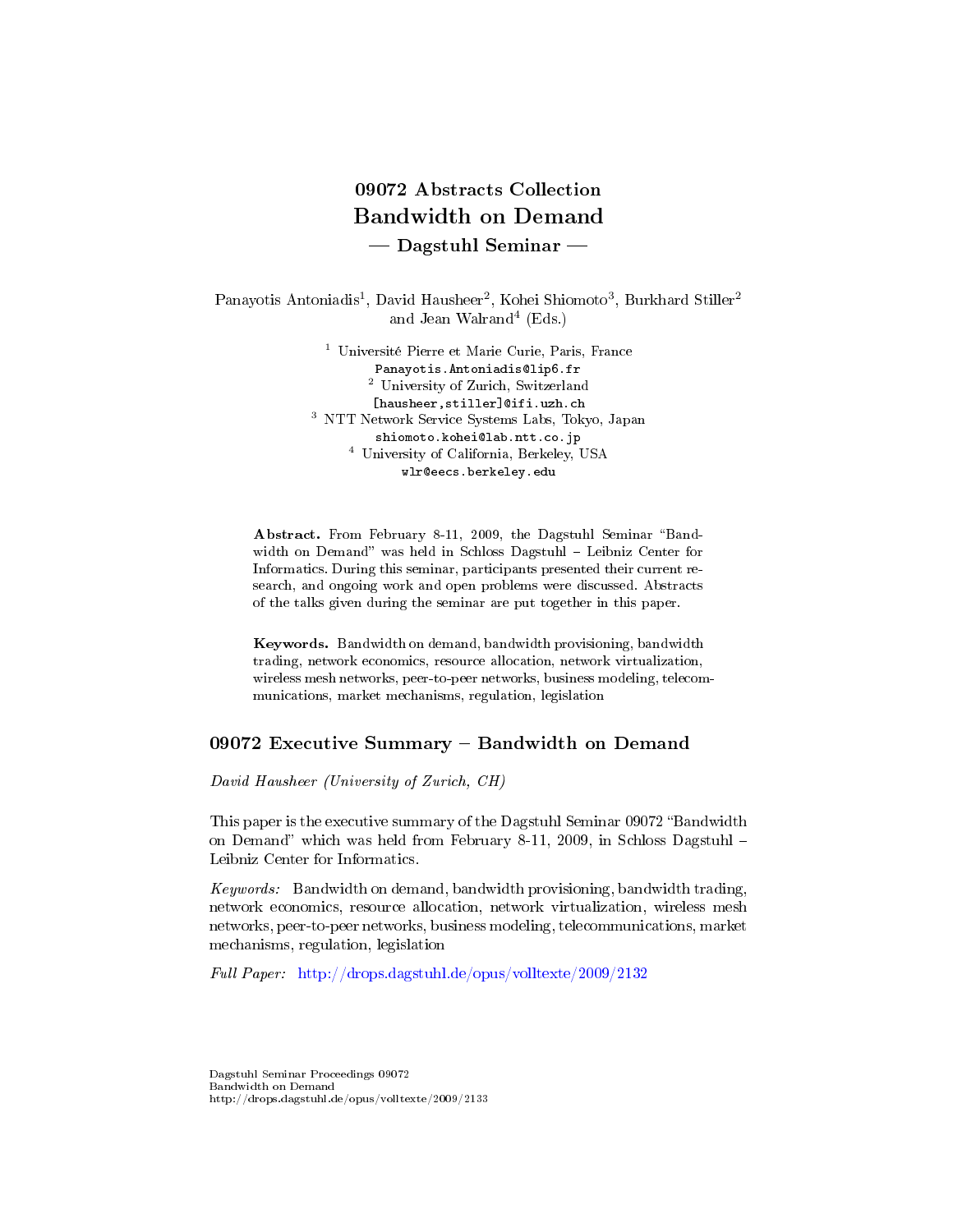# Bandwidth Externalities and QoS Growth: A Long-Run Economic Approach

Athanassios Androutsos (Athens University of Economics and Business, GR)

In this talk, we investigate the role of bandwidth as Quality-of-Service (QoS) growth engine in the Internet economy. Bandwidth has implications for the service quality because it is used as an input in the QoS production process. The main results of our approach are that bandwidth exhibits substantial positive externalities since decisions on bandwidth levels made by a single user, affect all other users' output, that users cannot internalize bandwidth externalities in competition thus leading QoS to lower rates of growth than command economy and that the increase of bandwidth per capita will increase the rate of QoS growth.

Keywords: Bandwidth growth, QoS growth, Internet growth, network economics, network externalities

# Resource Allocation and Provision in Non-profit Network Facilities

Panayotis Antoniadis (Université Pierre et Marie Curie, Paris, FR)

Distributed network facilities, like Planetlab, rely on the individual contributions of participants in order to build an infrastructure of sufficient size to allow them to run large scale experiments on overlay networks created over the Internet. In this presentation, I discuss our on-going work on the design of resource provision and allocation policies in this context, arguing in favor of a rule-based mechanism relating contribution with allocation as a realistic and effective way to increase the system's efficiency.

Similar policies are required for the case of federation agreements between network facilities run by independent authorities. Such a federation is already in progress between Planetlab Central and Planetlab Europe which currently employs a simple "peering agreement" as its resource management policy. But the problem will become more challenging as more diverse facilities  $(e.g.,$  Federica, wireless testbeds, etc.) are getting involved and demand is rising. I present our first thoughts on how to design more sophisticated federation policies that will provide the appropriate incentives to independent facilities to agree to federate and share their resources efficiently.

Keywords: Federation policies, network facilities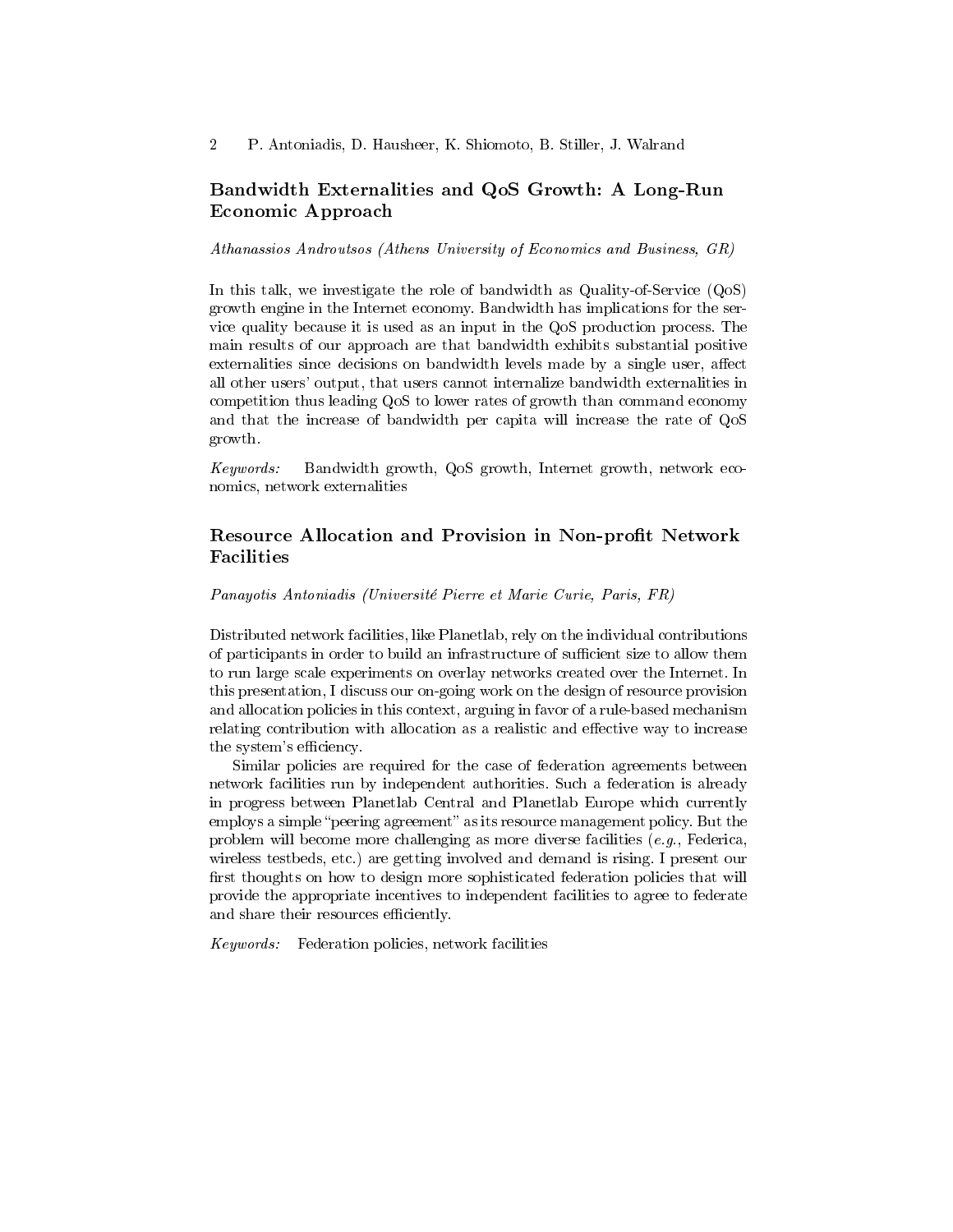# Analysis of Aggregation Strategies in Bandwidth-on-Demand Markets

Fernando Beltran (University of Auckland, NZ)

Some features of the current/future telecommunications landscape are causing a shift in the way consumers and providers access other providers' networks; in particular, uncertainty, brought in by the changing consumer communications needs, makes network capacity provisioning more volatile. If bandwidth is to be purchased on an "on-demand" basis then parties interested on having access to communication networks might have to abide by new types of transactions  $-$  at least new for the industry – which would certainly include the use of auctions and more complex bidding processes. Assuming that very important technical aspects regarding the feasibility of network access points are in place, in our work we are particularly interested on how a buyer, that is, individual consumer, network reseller or aggregation agent, would strategically decide to aggregate bandwidth purchased from more than one bandwidth provider. It's hard to envision which part of the network will see such arrangements developing, either wholesale or retail, but they most likely will appear as a response to bandwidth on demand markets.

In summary, this work studies efficiency and equilibrium properties of proposed bidding strategies that aggregate purchase of network resources such as bandwidth. Such approach becomes relevant to bandwith-on-demand markets as users may respond to changes in the market environment by strategically expressing their their network resource preferences, while providers can more agily decide who gets what and the price to be paid.

Keywords: Auctions, multiaccess markets, aggregating bidding strategies, competitive on-demand markets

### QoS Support for Overlay Multicast

Torsten Braun (Universität Bern, CH)

Most applications used today such as Voice over IP (VoIP), watching movies, and even multimedia streaming are not very bandwidth demanding or do not require hard Quality-of-Service (QoS) guarantees. Moreover, the way we consume content  $(e,q)$ , podcasts) and communicate (chat, email, VoIP) nowadays allows rather using mechanisms like caching, buffering, multicasting instead of resource reservation mechanisms to achieve reasonable application level quality. An overlay multicast solution has been developed that can operate on top of resource reservation as well as measurements based QoS mechanisms in order to support heterogeneous QoS scenarios. The overlay multicast solution supports services such as real-time streaming, games, and Internet television (IPTV).

Keywords: QoS, multicast, overlay networks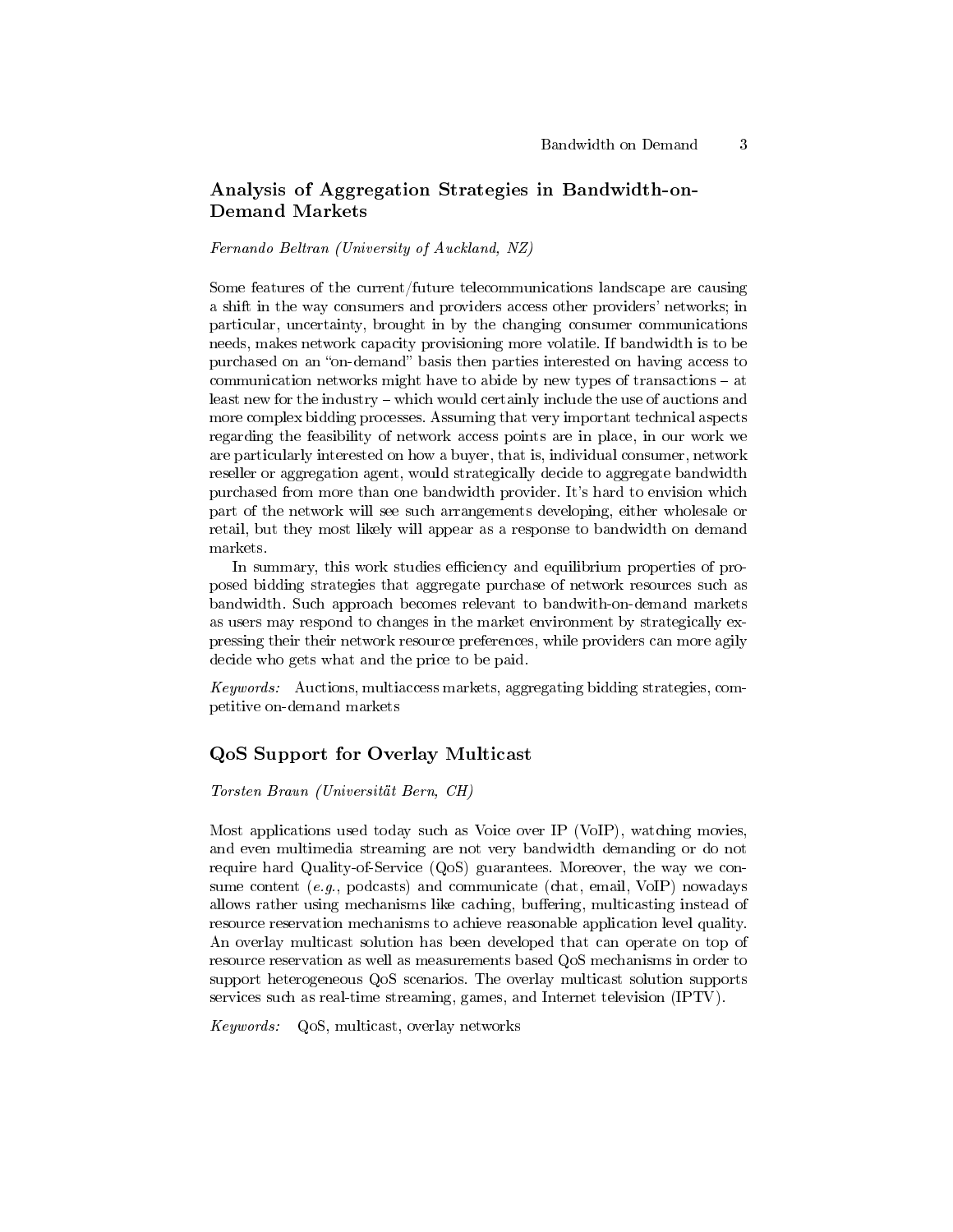#### Multihoming in Heterogeneous Wireless Access Networks

Georg Carle (TU München, DE)

Upcoming wireless access networks offer the capability of allowing to switch between heterogeneous wireless access technologies. Example access technologies are UMTS, LTE (Long Term Evolution) as being standardized within 3GPP, and wireless LAN as being standardized within IEEE 802.11.

One approach of switching between different access technologies is that of end systems equipped with multiple network interfaces that autonomously decide which wireless access technology to use. Another approach is that of a wireless service provider with network resource management entities that allow to decide in which way terminals, or traffic flows, can be switched from one wireless access network to another, thereby possibly switching access technologies.

These scenarios represent several challenging issues, such as how to provide the network resource management entities with the required measurement information. In this talk, the approach of the Generic Measurement Infrastructure (GMI) is presented which uses a publish/subscribe system for collecting relevant information, and for offering this information to the entities that need them for resource management decisions. Open issues include identifying convincing solutions towards the instrumentation infrastructure, addressing (a) how flexible the instrumentation infrastructure should be, (b) which are the requirements of entities in need of measurement information, and (c) whether and how to restrict access to the measurement information. Additional open issues are related to the decision process, in particular about (a) whether intelligence for handover should be rather implemented into the end node, or into the network, (b) which is the impact of tariffs onto decisions, and  $(c)$  how to optimize tariffs.

Keywords: Multihoming, wireless access, handover

### Value of Reputation Management for BoD?

 $Zoran Despotovic (DoCoMo Euro-Labs - München, DE)$ 

In this talk I investigate the potential value of (possibly decentralized) reputation management to bandwidth on demand applications. The setting can be that of many users on a shared medium such as a wireless cell, where one user can give up its medium usage in order to provide better conditions for another user. Frequent dealing with strangers and low stakes of transactions may require soft assurance mechanisms such as reputation. I wonder if such settings are of interest for BoD and, if yes, what reputation mechanisms are best suitable.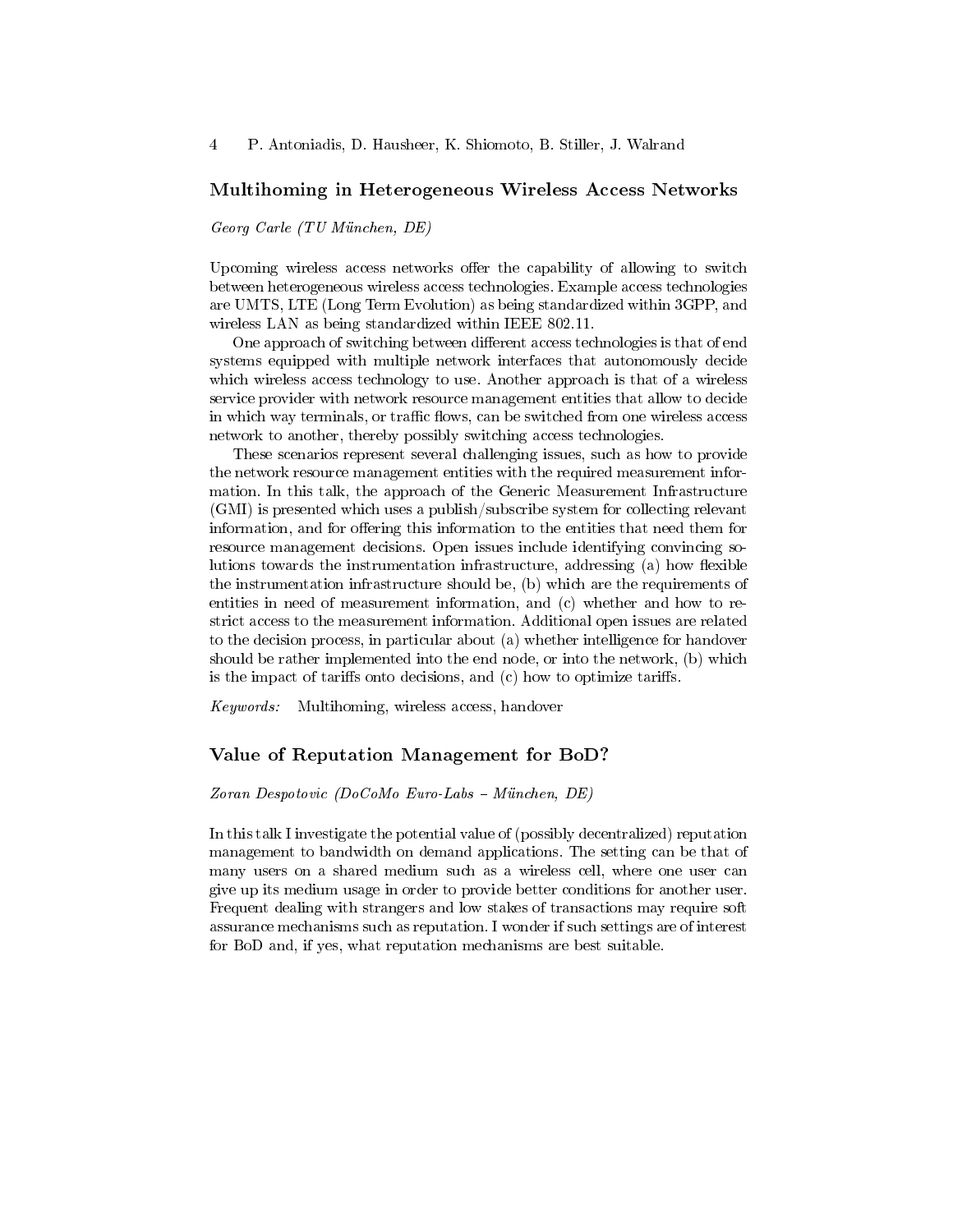# Techno-Legal Bandwidth on Demand Perspectives

Jochen Dinger (Universität Karlsruhe, DE)

The topic of "Bandwidth on Demand (BoD)" might lead to new innovative systems in the future. However, it is questionable whether long established dominant market players might discriminate such systems because of their existing business models. Thus, we analyze from a legal perspective if there are market regulations that could ensure the protection of new innovative systems. Our analysis is based on peer-to-peer (P2P) systems as for a legal analysis concrete facts about a system are necessary and P2P systems are similar and/or a basis for BoD respectively. First, we show the innovative potential of two new P2P systems. Afterwards, we provide a classification of the most relevant European directives, laws, and legal opinions on electronic communication systems. Based on that we develop a new classification scheme and show that virtual networks like P2P networks are subject to be networks in the legal sense. Hence, telecommunication market regulations can also be applied to protect P2P systems of being discriminated. Finally, we state some open questions with respect to the broader context of network neutrality.

Keywords: P2P, telecommunication market regulation, network neutrality

# Convergence without Conflation

Adrian Farrel (Old Dog Consulting  $-Llangollen, GB)$ 

Implicit in the discussion of bandwidth on demand is the concept of network convergence. Client networks are brought closer together as they share the same physical resources within the server network, and client and server networks are more tightly integrated to give the client the ability to dynamically request capacity across the server. Changes in the commercial world are forcing network operators to consider new revenue streams, and network virtualisation is rapidly rising on the list of potential ways to grow income from existing transport resources. At the same time, radical changes in network usage (from IPTV to data-capable mobile devices) are forcing the operators of customer networks to look for short-term, high-capacity connectivity from their transport providers. Both of these ideas drive the requirement for dynamic core transport networks that can offer bandwidth on demand.

But these concepts of convergence do not sit comfortably with every service provider. For some, the viability of bandwidth on demand is not consistent with their network topology. For them, dynamic capacity could only be provided by dedicated physical topology and so they describe the concept as "truck roll on demand". Clearly, there is a need for these providers to re-plan their networks if they are to benefit from network convergence. For other service providers there is tremendous unease about allowing traffic demands in a client network to cause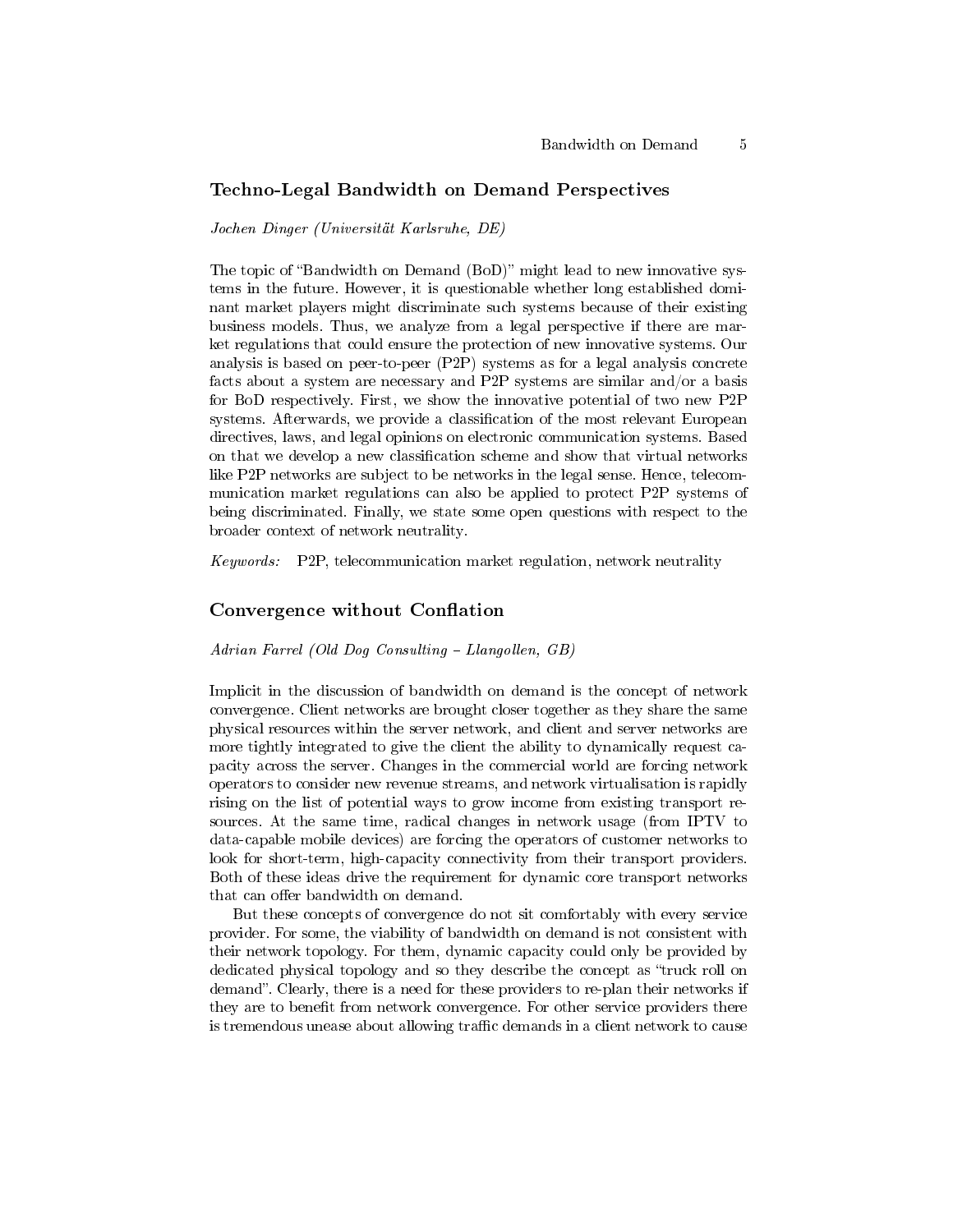the allocation of transport network resources. The fear is that high-capacity core connections will be set up to support micro-flows, and that transport resource usage will flap in response to short-lived user demands. In effect, service providers are afraid that network convergence will result in conflation of network operation.

To combat these issues we have invented two signicant functional components: the Path Computation Element (PCE), and the Virtual Network Topology Manager (VNTM). I propose to show how these components can be used to support bandwidth on demand with full operator control of the way that the server network operates while still allowing dynamic, client-driven requests for bandwidth. I will also show how these components can be integrated with policy components, revenue and administrative function, and with the Resource and Admission Control Function (RACF) developed by the ITU.

Keywords: Path computation element, virtual network topology manager

# Bandwidth on Demand – An ISP Point of View

Isabelle Hamchaoui (France Télécom  $R\&D$  – Lanion, FR)

Bandwidth on Demand is not a new concept. It has been studied in detail in the framework of ATM networks, for both residential and business markets. Lessons from the past show that a real need for bandwidth on demand is highly questionable. Indeed, business and residential customers are much more searching for Quality of Experience (QoE), and bandwidth is only one factor impacting quality. Allocating bandwidth on a statistical manner, associated with statistical QoS guarantees is probably enough for the vast majority of customers. However, some specific needs for BoD based on resource reservation and deterministic QoS may exist in some minority cases, as research communities for example.

Keywords: Reservation, QoS, QoE

# Two Challenges: "Wireless" and "As a Service"

Hannes Hartenstein (Universität Karlsruhe, DE)

Following J. Dinger's talk on our research in the field of P2P and legal issues, in this short presentation I looked at two challenges for bandwidth on demand. The first one, based on our research in wireless vehicular communication, addresses the issue of dynamically controlling the use of the scarce channel bandwidth for the benefit of the vehicular traffic system. This issue can be seen as a "nonstandard" BoD challenge. The second issue raised in this talk is based on my experience as a director of  $SCC$ : while the BoD issues might be solved "asymptotically", they are "real" right now in the field of server farms, grids, and cloud computing. For example, flexible and quick reconfiguration of virtual networks is a big issue that is somewhere between research and business strategies.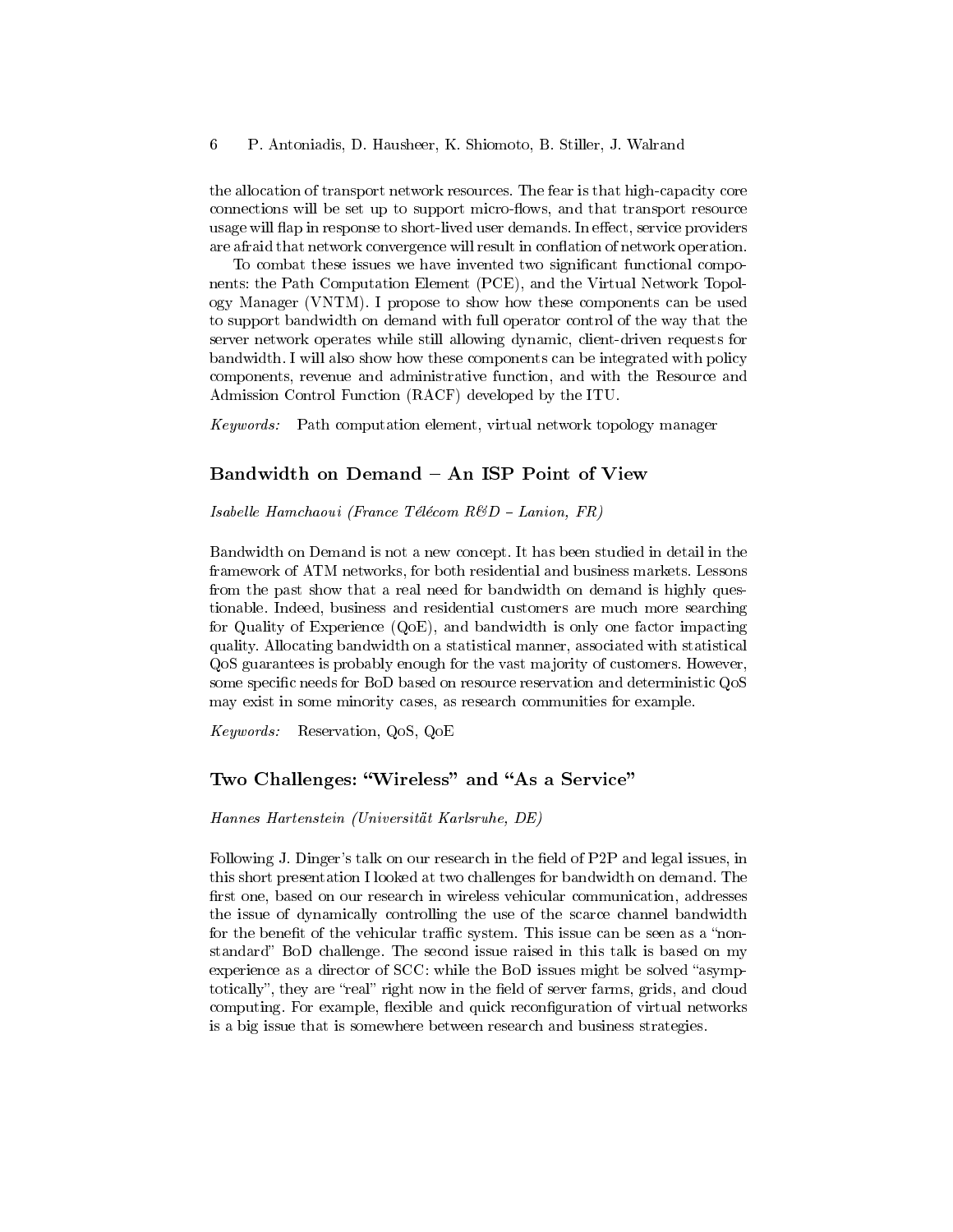# Virtual Networks on Demand

#### David Hausheer (University of Zurich, CH)

Network virtualization allows to isolate different network applications from each other in a flexible manner. But more importantly, it allows to share physical network equipment such as fibers and routers in a transparent and cost-efficient manner. Especially, virtualization at the physical (optical) layer seems to be much more efficient in terms of energy consumption compared to routing at the higher layers (e.g.  $25\%$  of energy usage in the SINET3 research network in Japan), an important issue considering that energy costs are currently increasing.

The key question is what does "on demand" really mean? Does it mean reservation with certain guarantees for QoS? It is clear that customer requirements may change over time, especially for ISPs or large ASPs. For these types of customers it is necessary to enable dynamic allocation of bandwidth based on current application needs. An important question to be addressed here is the appropriate business model to be applied, in order to allow customers and providers to buy and (re-)sell bandwidth services on demand. Another important question is the time-scale, i.e. what are reasonable start intervals and durations of such services and whether it needs to be possible to reserve bandwidth in advance.

Keywords: Network virtualization, networks on demand

# Considering Transaction Cost as a Performance Metric for Charging and Billing Systems

Christian Hoene (Universität Tübingen, DE)

This position statement proposes the use of transaction cost as performance metric for charging and billing of communication services. The concept of transaction cost has been introduced by Nobel Laureate and economist R.H. Coase. In communication networks, transaction costs include all expenses to inform the users, to search for providers, to negotiate the conditions of contracts between providers and users, to transfer money, to monitor the service provision, and to finalize the transaction. We present the design of a charging and billing system for bandwidth on demand that has very low transaction costs and we modeled its design tradeoffs analytically.

Keywords: Transaction costs, Internet charging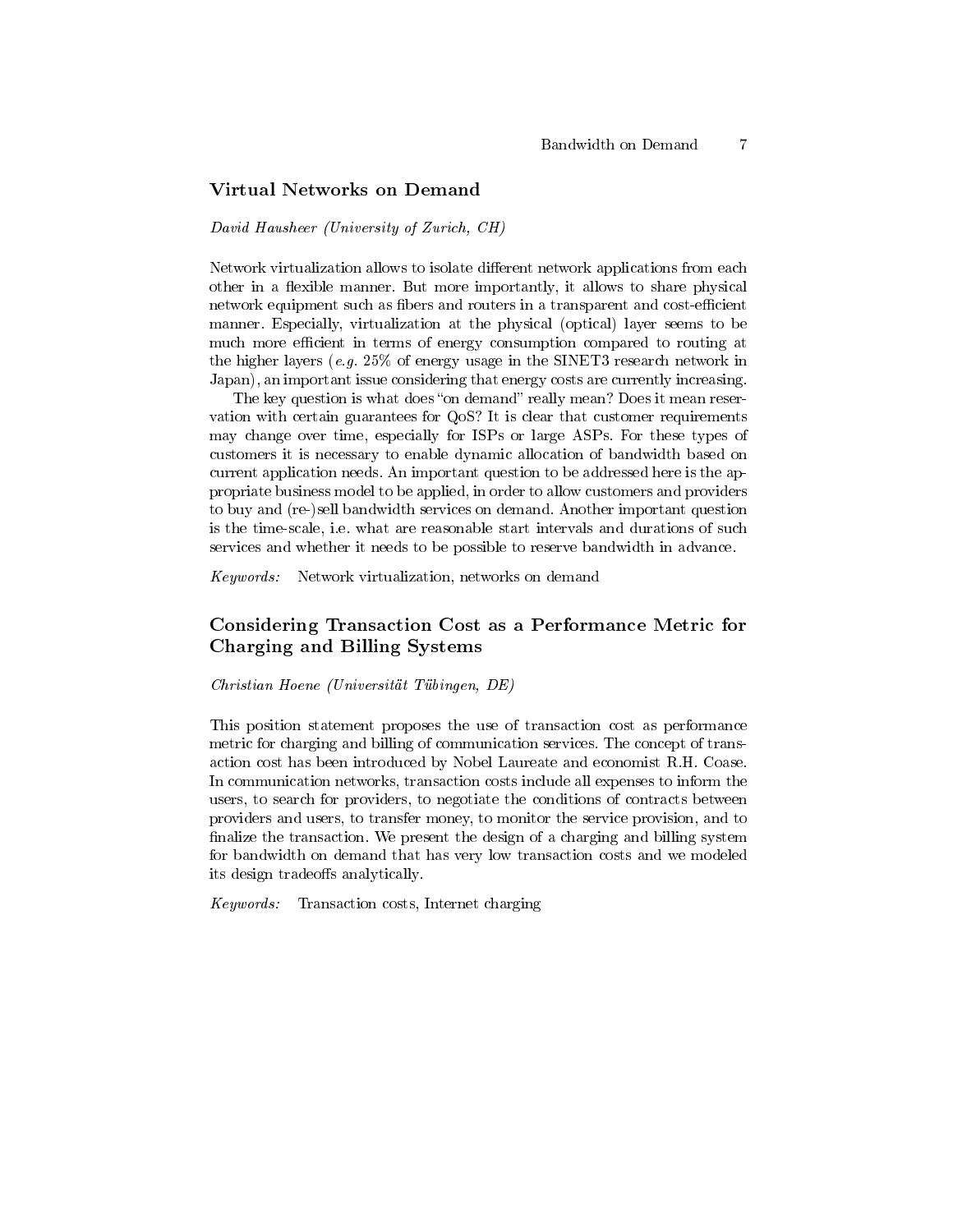#### Energy On Demand – Lessons Learned from the Telecoms

George Huitema (TNO Groningen, NL)

The Energy Business is changing dramatically. There are three main developments to be mentioned. First, energy is no commodity anymore since the changing climate, dependence on political unstable countries makes people aware that we have to use energy more efficient and effective by using more renewables, reduce CO2 emission and reduce the use of fossil fuels.

Secondly, the traditional hierarchical one-to-many distribution model of energy provision transforms to a model of many-to-many (also called P2P). This makes the balancing of demand and supply of energy key. Energy forecasting is very important since energy cannot be easily stored, which means that if there is a momentary shortage of energy supply immediately so-called virtual power plants  $-$  formed by local energy production, cogeneration  $-$  should fill in these gaps. Here smart meters will provide the actual usage details while market mechanisms will ensure that production meets the consumption.

Finally, on top of a physical energy infrastructure an adequate ICT infrastructure should enable the above mentioned transformation to a mixed central/decentral distribution network with a smart balancing of demand and supply (smart grid). Here, the energy world could learn from the Telecoms world: (a) the design of a suitable information architecture (demand, supply, usage); (b) pricing, incentive and billing experiences and functionalities; (c) demand-supply mechanisms (BoD).

Conclusion: the Energy world powers the ICT world but vice versa the ICT world has to "power" the Energy world.

Keywords: Energy, smart meter, billing

### Bandwidth: No Demand

Aiko Pras (University of Twente, NL)

With the introduction of new technologies, such as lambda switching, it is technically possible to "sell" Bandwidth on Demand. Research networks, such as those collaborating within the context of the Global Lambda Interconnection Facility" (GLIF), already offer dedicated Lambdas. Customers are, for example, CERN and VLBI researchers. Offered capacity varies from hundreds of Mbps, to several Gbps (in fact, the offered service is SDH/Sonet switching, and not real lambda switching).

The question is now whether normal end users would also be interested in buying bandwidth on demand. Such demand may emerge if the resource is scarce and has a clear value for the end user. Unlike oil, gas, food etc, bandwidth need not be scarce. In 10 years from now we can have an all optical Internet core, offering Pbps. Bandwidth may therefore be ubiquitous, instead of scarce. Second,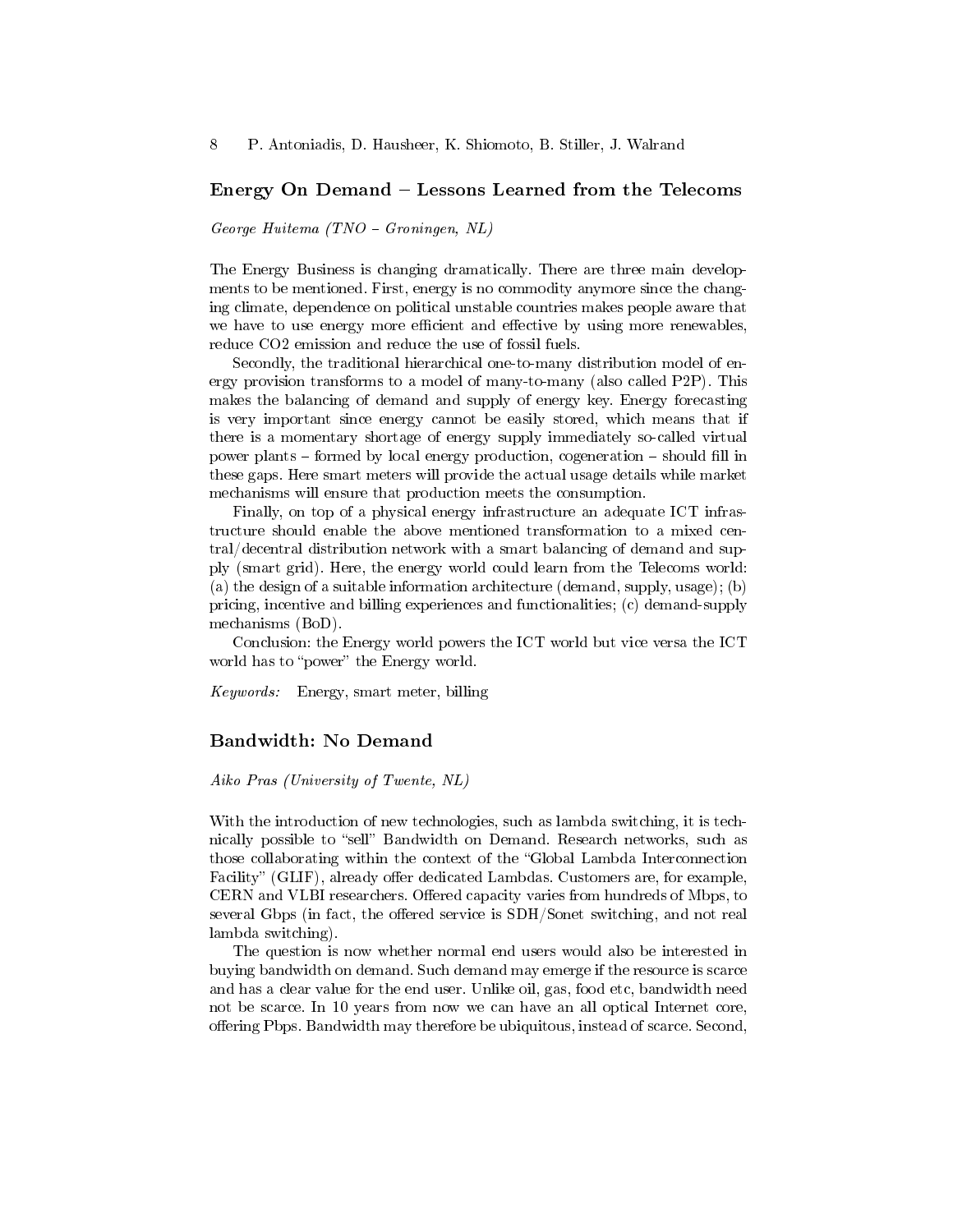end users do not care about bandwidth, but they care about services (which, in turn, may use bandwidth). They will be willing to pay for these services, but not for the bandwidth in separation. If the service fails, but bandwidth is available, users do not want the bandwidth.

Conclusions are: (1) Bandwidth is cheap; (2) there will be enough for every one Bandwidth, once available, will be used; (3) but users don't care about bandwidth; (4) users care about applications; (5) users might hardly be willing to pay for bandwidth.

Keywords: Bandwidth no demand

# The User Knows Best: A QoX-based View on \*-o-D

Peter Reichl (FTW Vienna, AT)

BoD mechanisms usually focus either on an ISP-to-ISP or an ISP-to-user scenario. However, users are not interested in bandwidth per se (cf. the contribution by A. Pras), rather they would like to go for quality, which, for a long time, has been captured,  $e.g.,$  by the notion of "Quality-of-Service". However, whereas QoS in its early days was clearly directed to user satisfaction, over time this has evolved into a strictly techno-centric approach, investigating parameters rather than effects. Therefore, more recently the notion of "Quality-of-Experience" has appeared which we argue to provide an umbrella concept for BoD as well as other "\*"-on-demand notions (cf. the contribution by B. Stiller). The resulting new perspective is illustrated in terms of a feedback-based charging scheme based on simultaneously signaling lack of user satisfaction and willingness-to-pay for better quality, thus realizing what could be called a "Quality-on-Demand" mechanism.

# Privacy on Demand: A Difficult Challenge in a Highly Connected World

 $Giancarlo \; Ruffo \; (University \; of \; Torino, \; IT)$ 

Nowadays many technologies are available for providing bandwidth to the consumer upon demand. At the same time, bandwidth via the broadband Internet is given even when the end user did not demand for it. Most of the many popular existing services are implemented using indiscriminate access to the Internet, even when alternative solutions can be addressed.

One motivation to look for alternative approaches to BoD is privacy, which deserves more attention during services design. During this talk, two case studies are provided: 1. the localization server used by the navigator installed in the iPod Touch (as well as in the iPhone), because no GPS is provided with the device; 2. recommender systems that compare the profiles and the preferences of all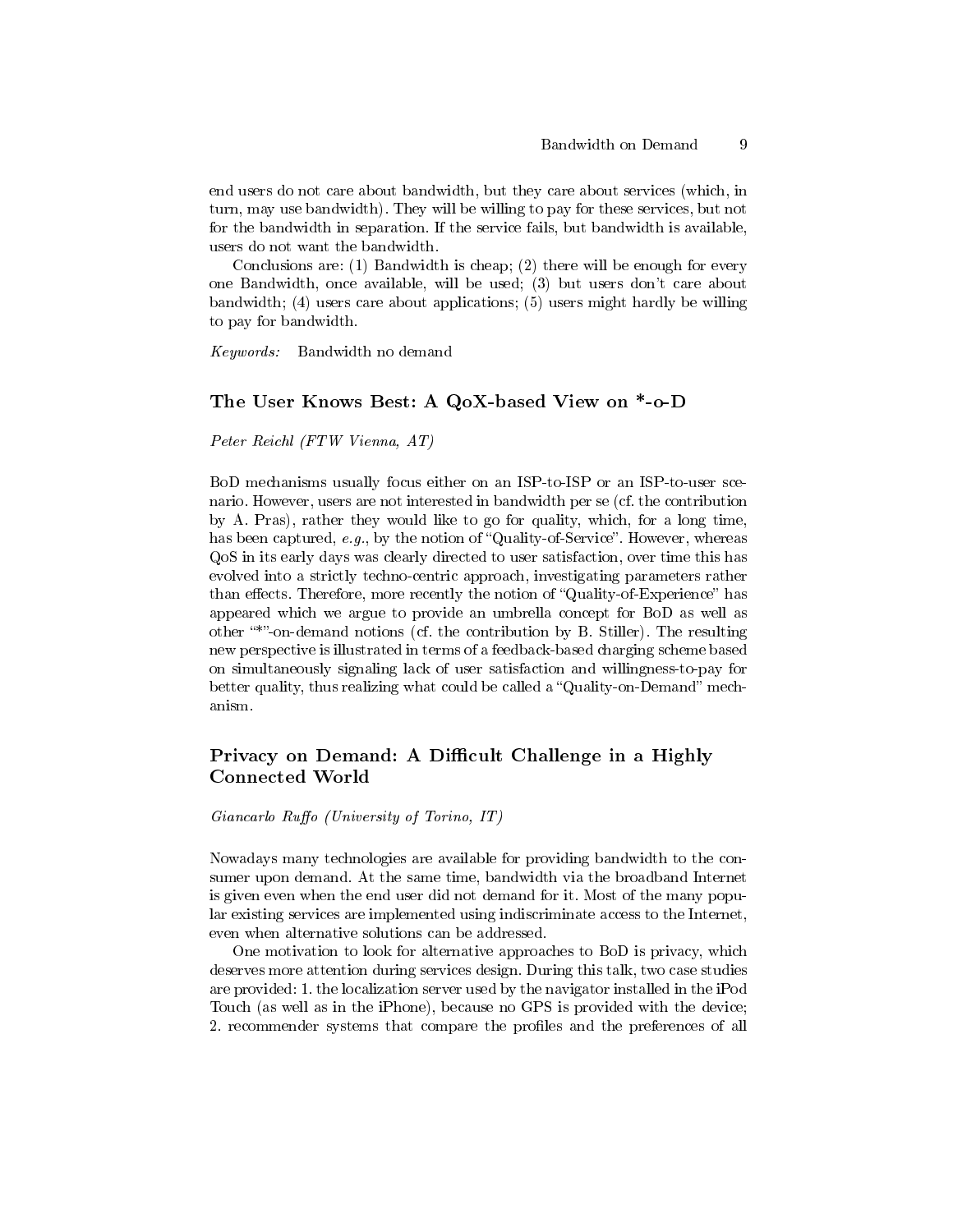the users in order to trigger personalized suggestions. There is evidence that epidemic algorithms, federated architectures, P2P systems, and so on, may be used to solve locally some of the related issues. Do centralized solutions always worth the sacrifice of privacy? Can we demand for bandwidth other than the one provided by world wide backbones?

Keywords: Social and legal impact, P2P, local access vs. internet access

# AoD, BoD, CoD, ..., RoD, SoD, ..., and XoD

Burkhard Stiller (University of Zurich, CH)

Does the research community address in the area of Bandwidth-on-Demand (BoD) a new set of issues or does it (re-)arrange an old group of known solutions? Activities-on-Demand (AoD) solved the batch processing problems some years ago. BoD did provide an early support of data storage problems in highperformance computing. Today, the need for communication bandwidth at different locations, at different times, and with different qualities is termed BoD. Computing-on-Demand (CoD) solved lately on-demand number cruncher problems for, e.g., very large simulations, and provided short-term computing needs in a quite static manner. Devices-on-Demand  $(DoD)^5$  $(DoD)^5$  serves today for a multitude of desktops, laptops, palmtops, and mobile phone needs of the human and his/her selection choice according to his/her communication, entertainment, and computing demands. Energy-on-Demand (EoD) essentially targets at the minimization of energy demands, while keeping up the current service delivery requirements (cf. George Huitema's talk). Fiber-on-Demand (FoD) describes the lambda switching approaches developed. Resources-on-Demand (RoD) mechanisms are deployed in Grids and they address the related CPU, memory, and library resources assignments in distributed systems. Services-on-Demand (SoD) methods deliver dedicated services, such as simulations, specified forecasts, and banking services, while the similar abbreviation may encompass in a much broader sense Software-on-Demand (SoD). This does cover today's Software-asa-Service (SaaS) approach in terms of samples like text processing, logistics, or similar solutions for many commercial software products. Finally, XoD equals the term "X-on-Demand", where  $X \in$  "requested for item of interest". Based on the discussion within the seminar's plenary,  $XoD$  may be termed "\* $oD$ " (pronounced as "Star-on-Demand") as well, which simply follows in this case a different syntactical agreement.

Listing that many sample approaches being worked on in the past outlines one aspect, but in which way do they differ? In which way do they compare to each other? Thus, commonalities between all of those XoDs include the object

<span id="page-9-0"></span><sup>5</sup> In the traditional networking and infrastructure work, DoD is often referred to as the Department of Defense, which sponsored the initial development of Internet-like protocols and the basic Internet architecture, but did not address any on-demand aspects.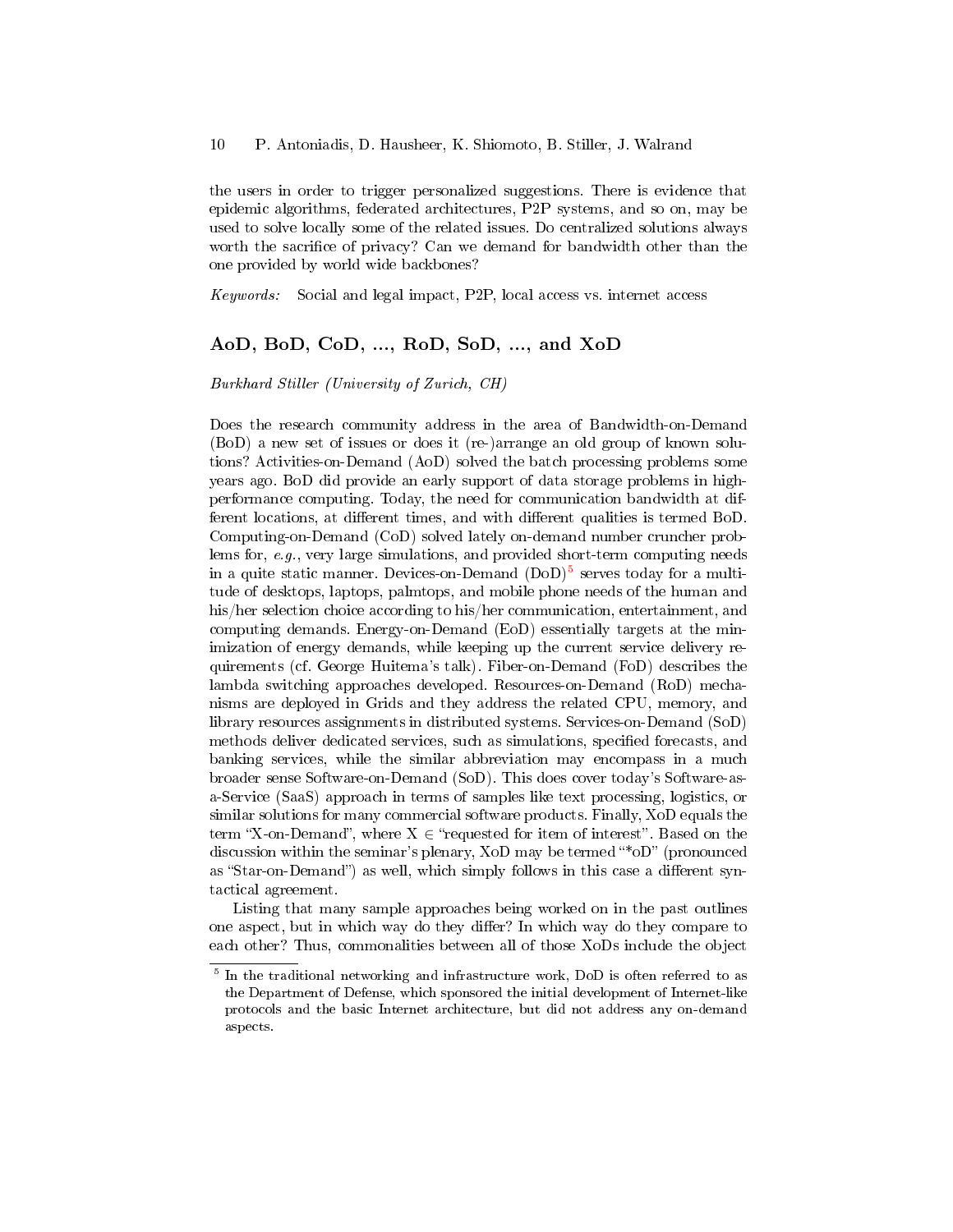and its uses, while the demand may be known by quality, by quantity, and by time, in turn a clear result of this demand upon request will be (a) possible  $$ including the guarantee  $-$ , while accepting the request and (b) not possible  $$ while rejecting the request. If the demand is not known, respective mechanisms should be in place as well; they will map the specifically determined demand at run-time onto available system components under the assumption that some results can be achieved. Of course, in this case guarantees cannot be granted at all. In both cases the definition of the "requested item of interest" is as important as the operation methods for those items themselves. In addition, the mode of operation may be either centralized, like for brokers, coordinators, or within a bandwidth exchange point, or it may run in a (fully) decentralized manner, which covers an ATM-type (Asynchronous Transfer Mode) of style, where ATM switches operate independent of each other, or a P2P-type (Peer-to-peer) of style, in which independent nodes collaborate independently and without any centralized guideline with other peers.

The four key dimensions to address in such a XoD setting include the following ones. This is especially essential for defining relevant resources, their use, and the field of interactions, in which they are located in.

- 1. Timing In terms of duration, date, month, minutes, seconds, hours, milliseconds, and the like, the on-demand has to be specified and quantified.
- 2. Resource Allocation Mechanisms In combination with the resource description-to-user view optimizations may be possible in technical aspects or in economics, which themselves may be applied in a pre-determined scheme or on-line.
- 3. Resource Allocations They determine the resource description-to-technology view and its technical schemes in terms of  $-$  technology-dependent  $-$  lambdas, protocols, queues, ports, and the like, which the research domain does know about today quite well.
- 4. Interacting Roles ISP-to-ISP (Internet Service Provider) interactions define a very realistic case for on-demand approaches in many on those Xs, while the ISP-to-user interactions may determine a more futuristic case, in which more than 64 Kbps bandwidth chunks can be assigned to end-users in a residential environment.

Thus, a selected group of open issues (at least) needs to address the following questions, each of them in the dedicated context of the "requested for item of interest":

- 1. Regulation Which roles need to be determined by law? Who deals with whom? Is non-repudiation a must for on-demand services?
- 2. Business Models Policies for interacting domains are essential for a common interpretation of technical parameters. Charging models for ISPs and their respective incentive models are necessary for a successful cooperation.
- 3. Missing Mechanisms  $-$  To enable an XoD in many of those cases outlines above, the respective technical layer Y signaling protocol for technology Z has to be developed, which requires an integrated authentication and authorization mechanism.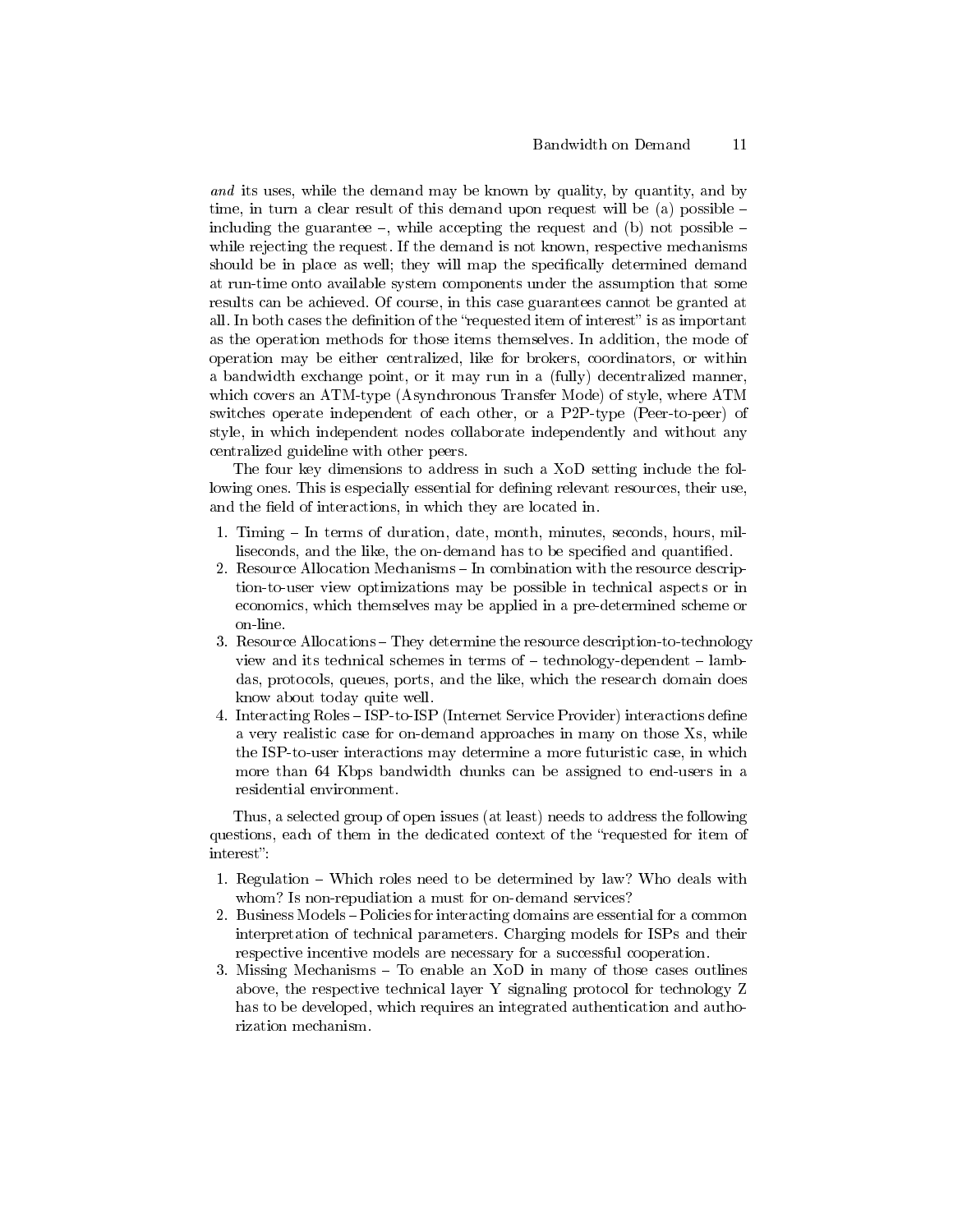#### 12 P. Antoniadis, D. Hausheer, K. Shiomoto, B. Stiller, J. Walrand

Finally, driven by these observations described above, the re-visiting of commonalities has to be performed. Can the research community ensure that generalizations of these mechanisms determined above are possible? Many of these allocation algorithms, roles in consideration, and signaling principles in use will be applicable for different Xs, while the concrete definition of the scheme, the instantiated role, or the protocol implemented may differ due to technology constraints. If such commonalities may not be identified, the discussion on "ondemand" approaches may address unnecessary problems and solutions developed may re-invent the wheel in different forms over and over again. Therefore, as of today the BoD approaches undertaken do re-visit a set of known solutions as such (reservations, allocations, mechanisms, and optimizations), sometimes improving those, sometimes integrating a similar type of inherent problem. However, they target newer technology, which leads to new signaling protocols, algorithmic instances, and additional performance gains compared to existing work. Thus,  $BoD$  – interpreted in the networking domain specifically – does address new challenges, which include those four dimensions outlined above and which need to answer questions on regulations and economics at the same time.

Keywords: X-on-Demand

# Self-managed Inter-domain Pricing: An Overview and Discussion of Possible Approaches

 $Bruno$  Tuffin (IRISA/INRIA Rennes, FR)

Telecommunication networks are now an interconnection of competitive operators that need to cooperate to deliver and ensure end-to-end delivery of traffic. Inter-domain agreements have to be performed, and pricing is seen as a relevant way to reward intermediate domains for forwarding the traffic of others, so that the network can be efficiently self-managed. In the devoted literature, Vickrey-Clark-Groves (VCG) auctions have been highly considered because they provide proper incentives, lead to an efficient use of the network and verify other relevant characteristics. On the other hand, it has been highlighted in this specific context that they are not budget-balanced, nor robust to collusion. After reviewing the list of properties that we ideally would like the inter-domain pricing to verify and the fact that no mechanism can check them all together, we discuss the properties that could be relaxed. We present all the related works not especially considering inter-domain pricing, and discuss how they apply and what the corresponding results for this specific problem are.

Joint work of: Tuffin, Bruno; Tran Hoang, Hai;